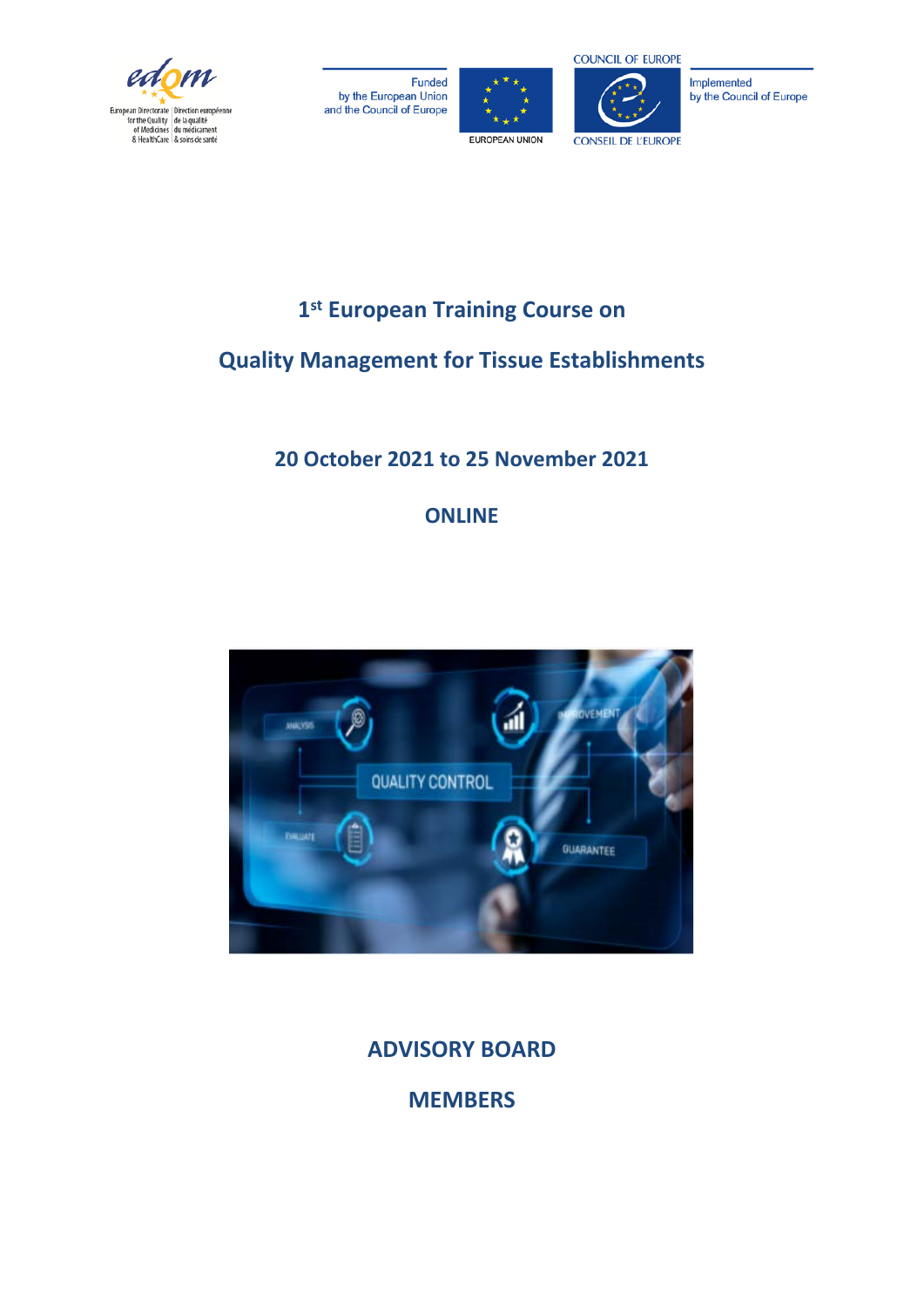#### **ADVISORY BOARD MEMBERS**

#### Johan Guns



Johan Guns has been active in the field of human cell and tissue banking and quality assurance for over 20 years and co-founded the Belgian Association for Tissue and Cell Banks. He has worked at the University Hospital Brussels since 2000, first in the Centralised Unit for Pancreatic Islet Cell Transplantation, then as Quality Assurance Manager for medical laboratories, tissue banks and biobanks, a role he took up in 2007. He became Head of the quality department in 2014 and Biobank Manager of the hospital's centralised biobank in 2018. Since 2019, Johan has been Visiting Professor at Vrije Universiteit Brussel, where he lectures on quality assurance in healthcare and bioethical issues surrounding human body materials. He is an appointed expert at the Belgian Superior Health Council, Federal Agency for Medicines and Health Products of Belgium and has been

a member of the working group preparing the Council of Europe Guide to the Quality and Safety of Tissues and Cells for Human Application since the 3<sup>rd</sup> edition.

#### Mona Hansson



Mona Hansson obtained her PhD in immunology in 1983 from the Karolinska Institute in the field of natural killer cells and haematopoiesis. She was the Head of the Stem Cell Laboratory and Apheresis Unit at Karolinska University Hospital for 5 years, and for the past 10 years has worked at the Swedish Health and Social Care Inspectorate (IVO) as National Coordinator for Tissues and Cells, Blood and Organs with responsibility for inspections of blood and tissue establishments and their vigilance reporting. She was part of the working group preparing the Council of Europe Guide to the Quality and Safety of Tissues and Cells for Human Application ( $2^{nd}$  edition) and chaired the group for the  $3^{rd}$  edition.

Mona currently works as an external expert for the IVO.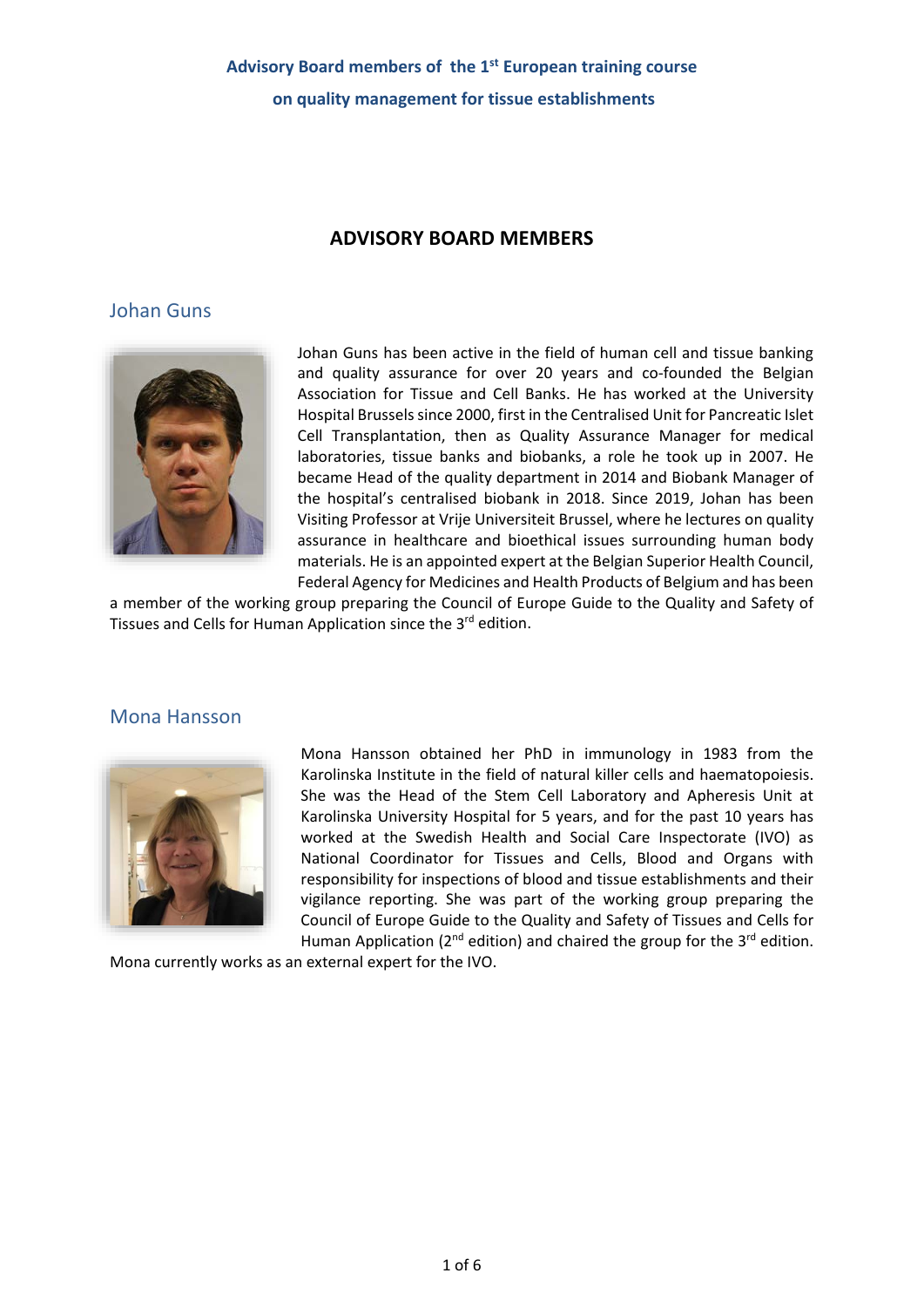#### Richard Lomas



Richard Lomas is a clinical scientist, working for the Tissue and Eye Services department of National Health Service (NHS) Blood and Transplant in the UK. He has been a professional tissue banker for more than 25 years, with a special interest in the development and validation of novel processing techniques and the clinical evaluation of allografts. He holds a BSc in genetics from the University of Leeds and a PhD in the preparation of demineralised bone matrices from the same university. He has participated as an expert in EU-funded teaching programs and in international collaborations to develop best practices for tissue banking. He is a member of the working group preparing the Council of Europe Guide for the Quality

and Safety of Tissues and Cells for Human Application, and has authored or co-authored 20+ publications in the field of tissue and cell banking, as well as several book chapters in the same area. He is currently a board member of the European Association of Tissue and Cell Banks.

#### Sinéad Masterson



Sinéad Masterson worked for the Health Products Regulatory Authority (HPRA), the Irish Competent Authority for a range of healthcare products including blood, tissues and cells and joint competent authority for human organs for transplantation, for over 10 years as Blood, Tissues and Organs (BTO) Section Manager and Inspector of Blood, Tissue and Organ Establishments. During this time, she was directly involved in the implementation of European and national BTO legislation in Ireland. This involved the development, management, and continuous improvement of inspection processes in blood establishments, hospital blood banks and tissue establishments, including assisted reproduction centres and organ centres. She represented the HPRA at meetings of the Competent

Authorities and Regulatory Committee Meetings at the European Commission and was involved in forging and maintaining links with key organisations at both European and national level.

Sinéad has also been actively involved in a number of key BTO projects at the European level, including EUSTITE, SoHO V&S and VISTART, all of which have contributed to the significant progress made in the area. Prior to this role, she was a member of the quality team at the Irish Blood Transfusion Service, demonstrating practical experience of the workings of a Blood Establishment.

Sinéad became an independent consultant in 2016 and has since collaborated on a number of high profile projects with the European Commission, including: an audit of the National Blood Service in Romania; an expert mission with the Technical Assistance and Information Exchange to Cyprus on the development of assisted reproductive technology in this region; numerous Legislation Alignment Check Projects in EU candidate countries; development of the European Database for Convalescent COVID Plasma; and the Evaluation of the Blood and Tissues and Cells Legislation. She is currently involved in the Impact Assessment Study on the Revision of the Blood and Tissue Legislation.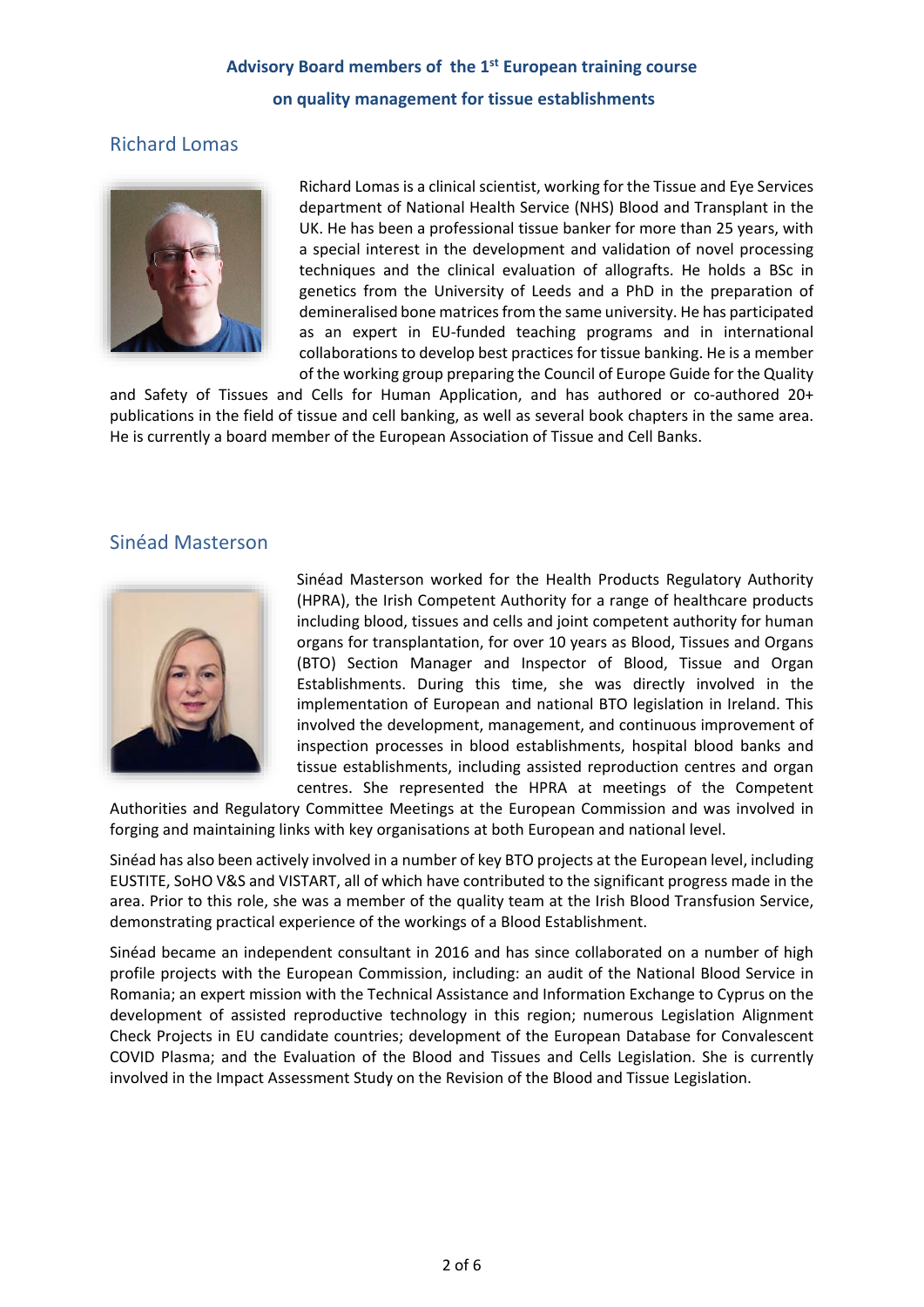#### Jacinto Sánchez Ibáñez



Jacinto Sánchez Ibáñez is a surgeon. He has worked as a transplant coordinator for 12 years and was Director of the Transplant Coordination Office in Galicia for 11 years. He is the current President of the European Association of Tissue and Cell Banks (EATCB) and founding partner of the Spanish Association of Tissue Banks. He has been a member of the working group preparing the Council of Europe Guide to the Quality and Safety of Tissues and Cells for Human Application since its 2nd edition, and chaired the group for the  $4<sup>th</sup>$  and  $5<sup>th</sup>$  editions. He has authored several published articles and chapters of specialised books in the field of donation and

transplantation. He has been the Director of a tissue establishment since 2012 and has long-standing expertise in biovigilance.

#### Jaime Tabera



Jaime Tabera has an MSc in Biochemistry from the University of the Basque Country and is currently the Operations and Quality Manager at the Barcelona Tissue Bank – Catalonia Blood and Tissue Bank, which he joined in 2009. Prior to this role, he worked as a quality assurance consultant to the pharmaceutical industry for 7 years. He has participated as an expert in several international projects promoted by EU health programmes, including the Technical Assistance and Information Exchange (TAIEX), EU Twinning, the American International Health Alliance and the International Atomic Energy Agency. He has been part of the leadership and coordination team of the Euro Good Tissue Practices I and II projects and has played an active role in preparing several editions of the Council of Europe Guide to

the Quality and Safety of Tissues and Cells for Human Application. Jaime is currently a board member of the European Association of Tissue and Cell Banks (EATCB).

#### Kelly Tilleman



Kelly Tilleman's research career began in the field of proteomics with a PhD in biomarker research in inflammatory arthritides at the University of Ghent in 2007, which she pursued while working as a Quality Manager for an accredited DNA fingerprinting laboratory. Kelly joined the hospital's reproductive medicine department in November 2009 and combined her role as Quality Manager of the fertility centre with scientific research in the area of fertility preservation. Her work over the years that followed combined quality management with project and laboratory process management.

Kelly is currently Director of the Ghent University Hospital IVF lab, where she has the privilege to work with a very dynamic and enthusiastic team. She is a former coordinator of the Safety and Quality in Artificial Reproductive Techniques (SQART) special interest group at the European Society of Human Reproduction and Embryology (ESHRE), Belgian representative to the EDQM and board member of the ICCBBA, an international standards organisation responsible for the ISBT-128 standard on medical products of human origin.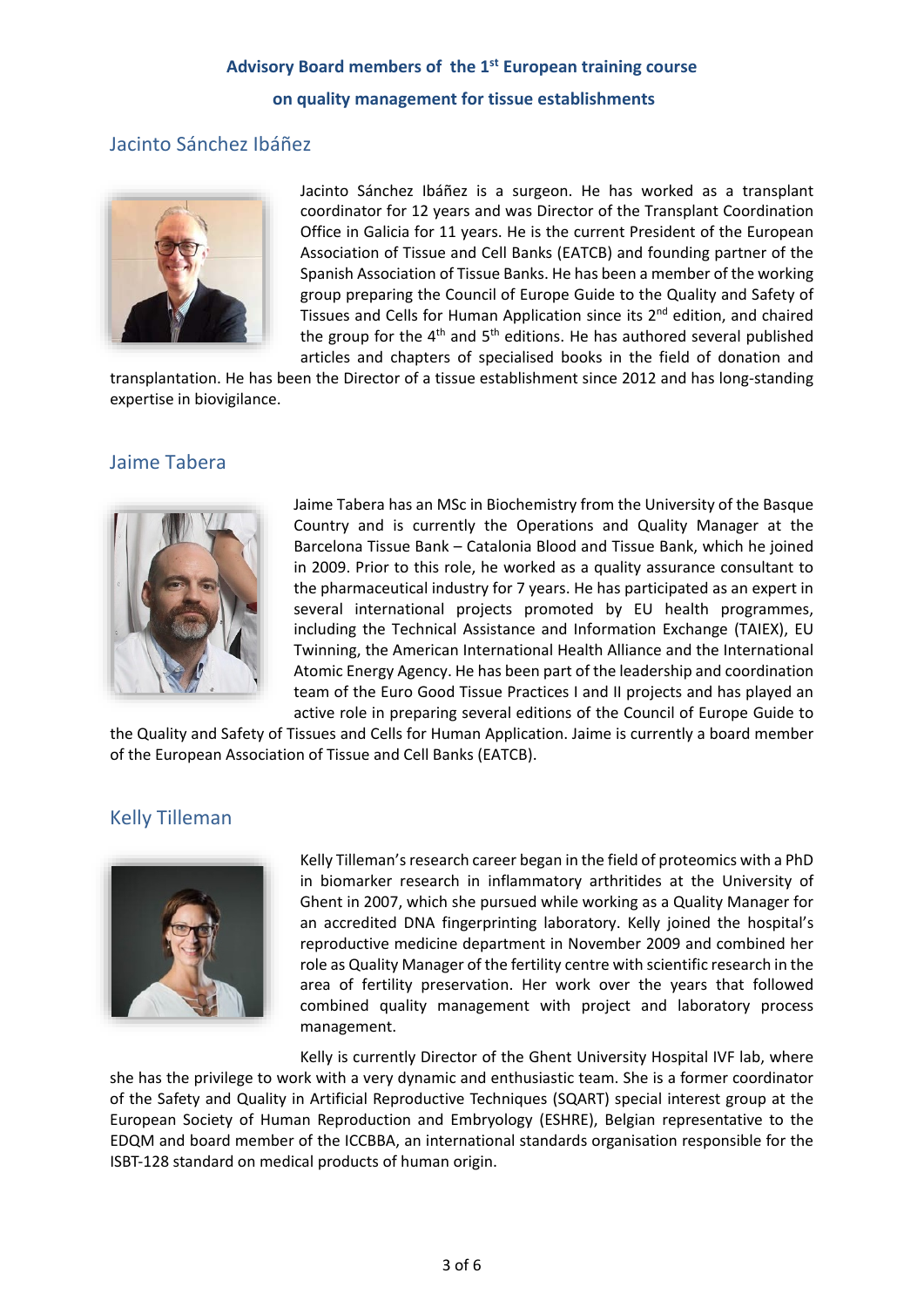#### Nina Worel



Nina Worel is a physician and specialist in transfusion medicine. She has worked in the field of haematopoietic stem cell (HSC) transplantation for more than 25 years and is the Medical Director of the cell & tissue procurement facility and tissue bank at the Medical University of Vienna. She is also a member of the executive committee of the Joint accreditation committee of the International Society for Cell & Gene Therapy (ISCT) and the European Group for Blood and Marrow Transplantation (EBMT), focusing on quality assurance of HSC transplant centres. Nina currently chairs the stem cell donor outcome committee of the EBMT and the donor issue committee of the Worldwide Network for Blood and Marrow

Transplantation (WBMT).

Nina participated in the working group preparing the Council of Europe Guide to the Quality and Safety of Tissues and Cells for Human Application since the 2<sup>nd</sup> edition.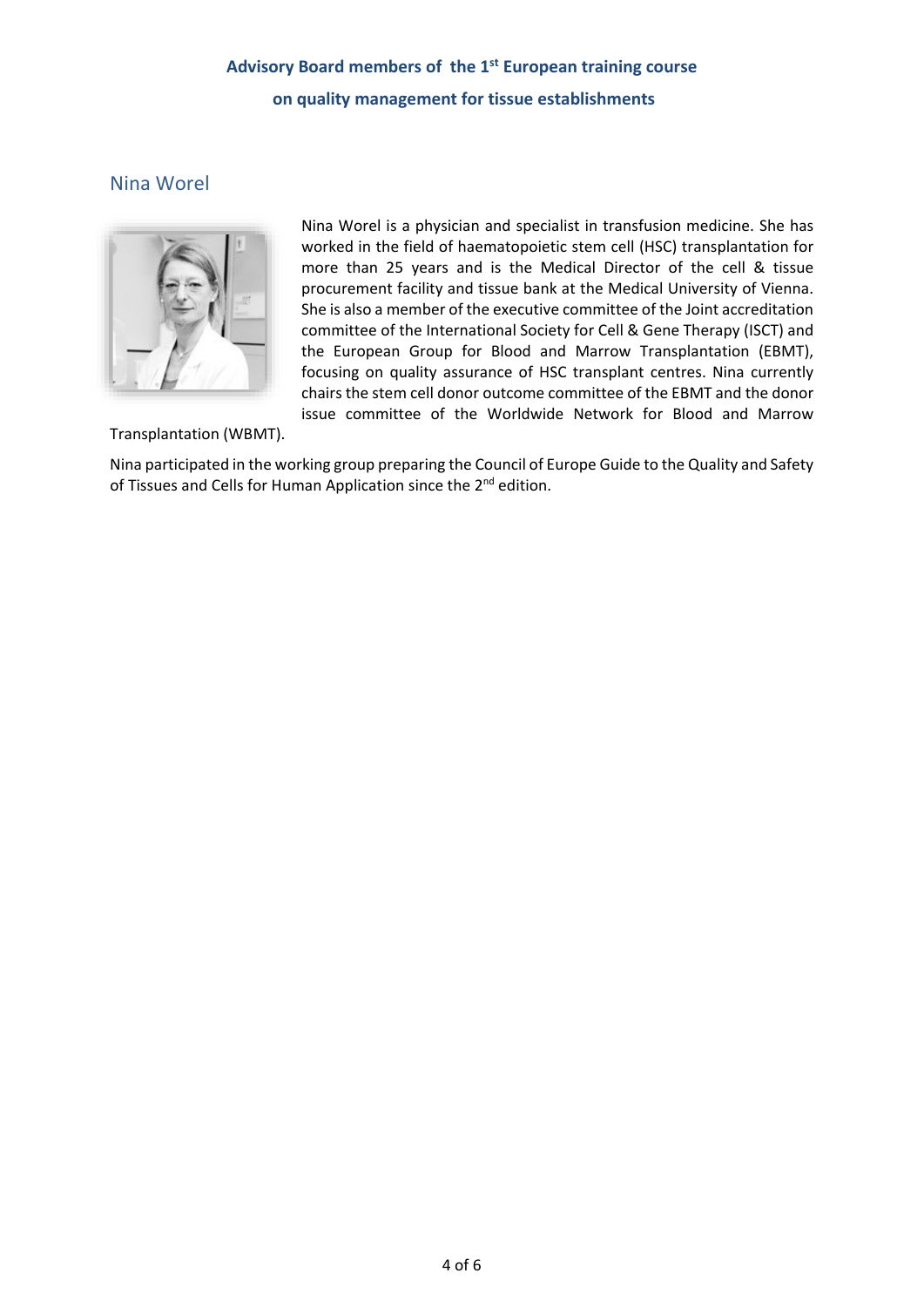#### **EDQM MEMBERS**

#### Marta López-Fraga



Marta López-Fraga is the Scientific Officer in charge of donation and transplantation activities at the EDQM.

She received her BSc in Biology from the Complutense University of Madrid and a PhD in Immunology from the Autonomous University of Madrid. She undertook postdoctoral work in the USA at the La Jolla Institute for Allergy and Immunology, San Diego and, in 2006, she joined Neurome Inc./University of California Riverside to work on the development of targeted mucosal vaccine delivery technologies for the Bill and Melinda Gates Foundation.

Marta returned to Spain in 2008 to take up a role as Senior Scientist with Sylentis in Madrid, where she worked on the development of innovative

treatments against a number of inflammatory diseases.

#### Mar Lomero



Mar Lomero joined the EDQM in 2016, where she has collaborated on a number of European projects related to organ, tissue and cell donation and transplantation as Principal Scientific Assistant. She is currently responsible for the analysis of serious adverse events and reactions (EU SARE exercise) related to the use of blood, tissues and cells in the EU.

Mar is a critical care nurse; she has a master's degree in donation and transplantation of organs, tissues and cells from the University of Barcelona, and obtained her PhD on limitation of life support therapies and donation after circulatory death from the Universitat Rovira I Virgili (Tarragona, Spain) and the University of Barcelona in 2017.

In 2015, she started working as a tissue donor coordinator for the Barcelona Tissue Bank. She was certified as a transplant coordinator by the European Board of Transplant Coordinators in 2016.